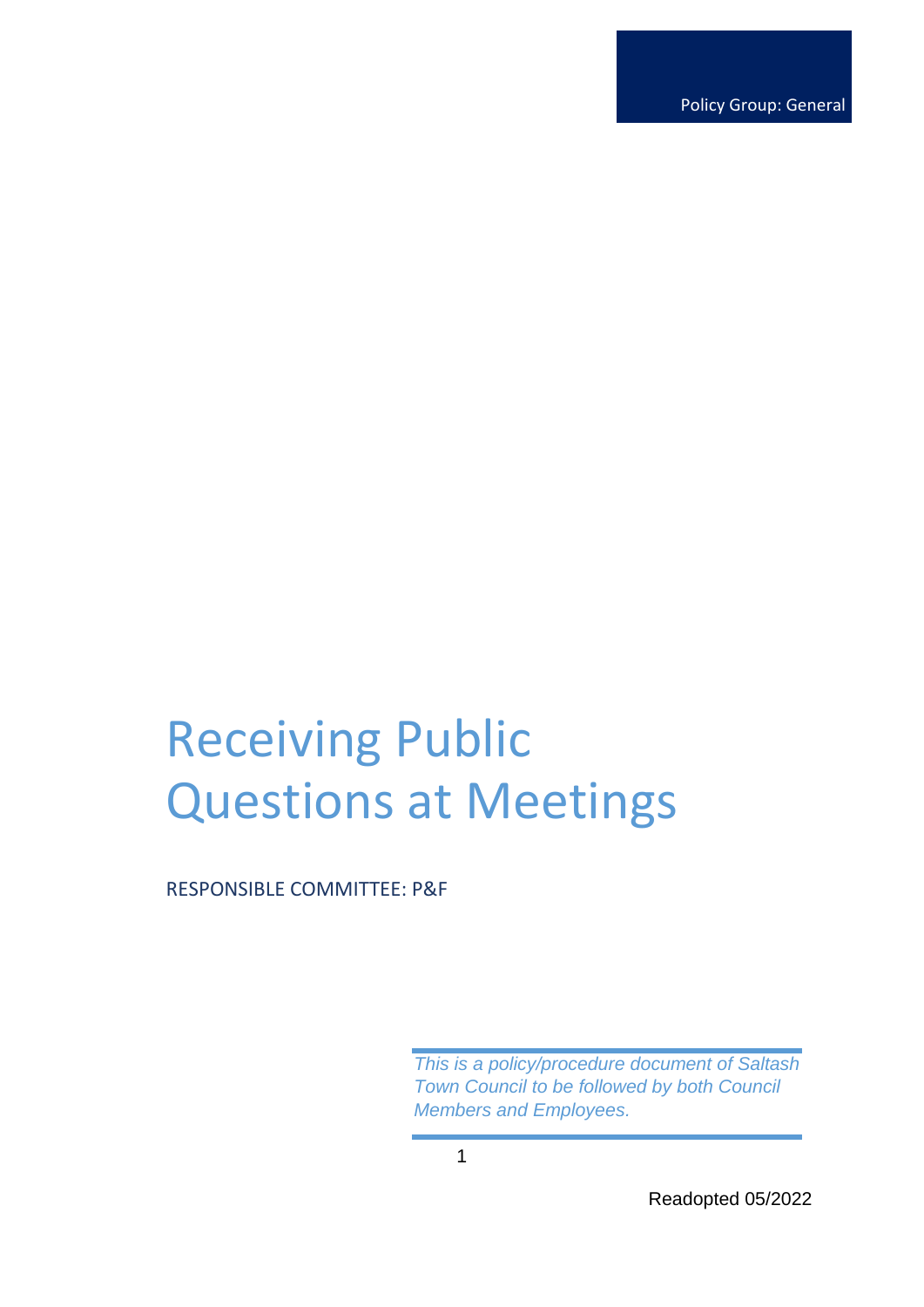| <b>Current Document Status</b>       |                       |                    |                 |  |
|--------------------------------------|-----------------------|--------------------|-----------------|--|
| <b>Version</b>                       | 2/2022                | <b>Approved by</b> | <b>ATM</b>      |  |
| <b>Date</b>                          | <b>June 2021</b>      | <b>Date</b>        | 05.05.2022      |  |
| <b>Responsible</b><br><b>Officer</b> | <b>AJT</b>            | Minute no.         | 54/22/23b(xvii) |  |
| <b>Next review date</b>              | Annual or as required |                    |                 |  |

| <b>Version History</b> |                |                      |                              |  |
|------------------------|----------------|----------------------|------------------------------|--|
| <b>Date</b>            | <b>Version</b> | <b>Author/Editor</b> | <b>Notes</b>                 |  |
| April 2018             |                | <b>AJT</b>           | New - Min no.07/18/19g       |  |
| March<br>2021          | 2 DRAFT        | <b>AJT</b>           | <b>Revised</b>               |  |
| <b>June 2021</b>       | 2              | <b>AJT</b>           | For readoption – new council |  |
| May 2022               | 2/2022         | <b>AJT</b>           | Reviewed for reapproval      |  |

### **Document Retention Period** Until superseded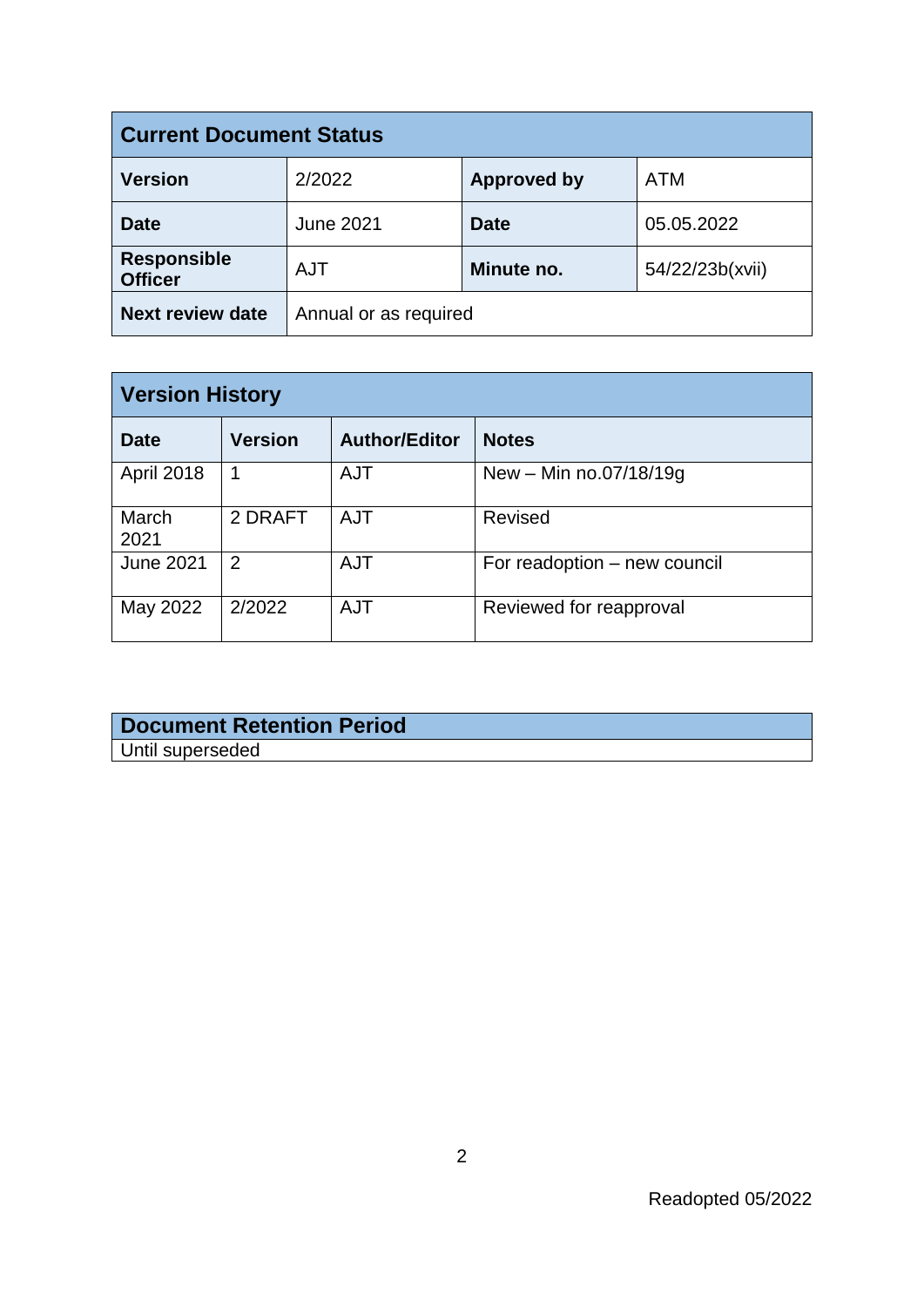## **SALTASH TOWN COUNCIL**

## **RECEIVING PUBLIC QUESTIONS AT MEETINGS**

Members of the public have a legal right to attend decision making meetings of the Town Council and its Committees, except where they are excluded for specific items which need to be discussed in confidence (e.g. staffing matters or tenders for contracts). A period of fifteen minutes will be designated for public participation at a meeting and this session is recorded in the minutes of the meeting.

#### **Submission of Questions**

Questions must be submitted in writing **no later than 24 hours before the meeting** either by email to [enquiries@saltash.gov.uk](mailto:enquiries@saltash.gov.uk) or sent to The Guildhall, 12 Lower Fore Street, Saltash PL12 6JX. Please provide your full name and address and indicate if you will be present at the meeting.

No person may submit more than one question to a meeting and no more than one question may be asked on behalf of an organisation.

Any questions submitted after the deadline will be referred to the next meeting.

Anonymous questions will not be answered.

#### **Order of Questions**

Questions will be taken in the order in which notice was received but the Chairman of the meeting may group together similar questions. Where the enquirer is unable to be present their letter will be read out by the Town Clerk.

All questions shall be put to the Chairman and no member of the public may speak for longer than three minutes. Only one person is permitted to speak at a time. If more than one person wants to speak, the Chairman shall direct in which order this will be.

A public question shall not start a debate at the meeting.

#### **Scope of Questions**

Questions must relate to a matter to which the Council has powers or duties or which affect the town of Saltash.

Questions will not be allowed on matters which have previously been determined.

The Chairman of the meeting will reject a question if it:

- Is not about a matter for which the Town Council has a responsibility or which affects the town of Saltash.
- Is defamatory, frivolous or offensive.
- Requires the disclosure of confidential information.
- Is the same, or substantially the same question as one asked in the previous six months.